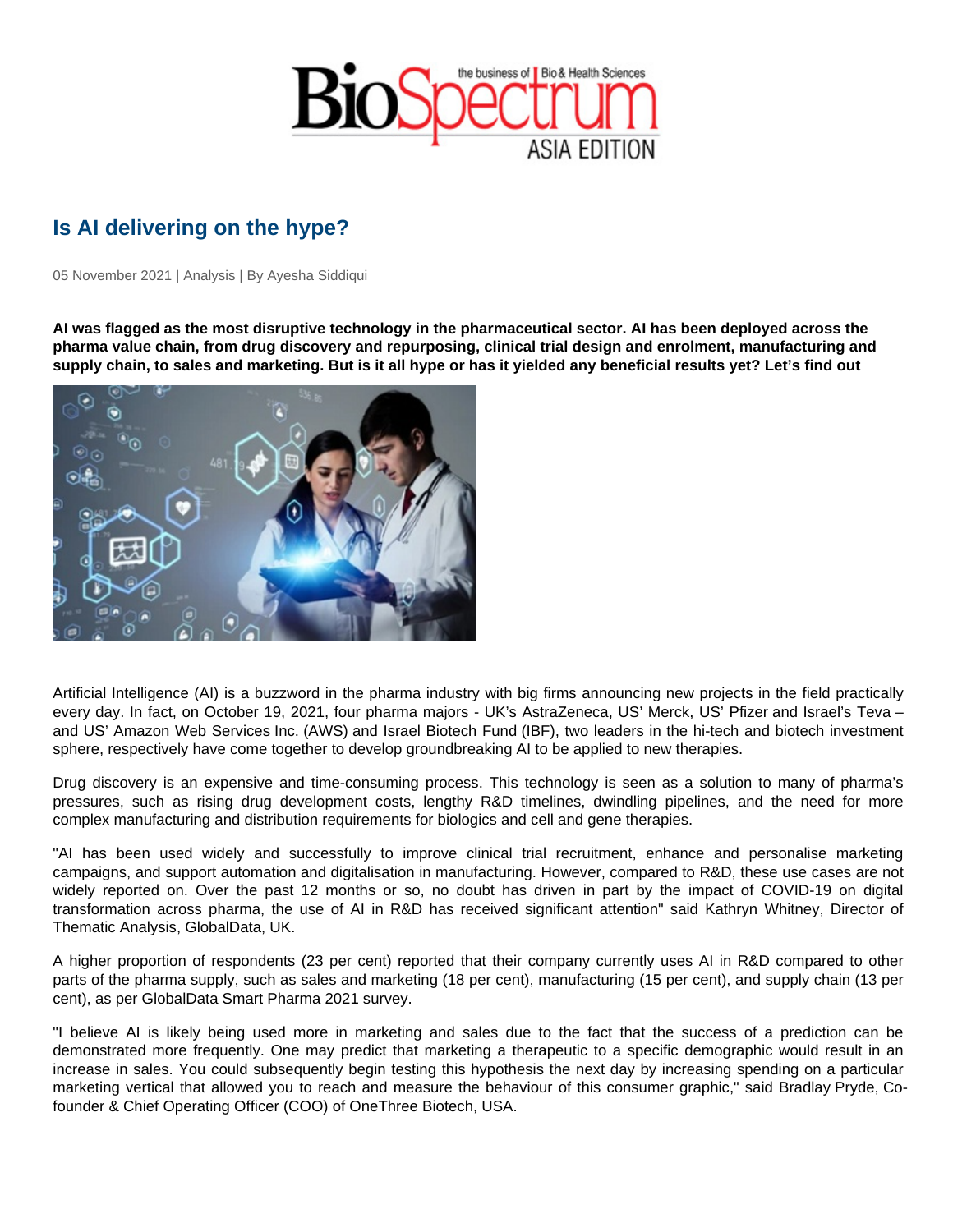Launched in 2018 in New York, OneThree Biotech focuses on the biological side of R&D to predict drug targets, diseaserelevant biomarkers, and which patients will benefit. In partnership, the startup has seen several predictions be validated in up to phase 2 human trials.

Echoing similar sentiments Daniel Cohen, Cofounder and CEO of Valence Discovery, Canada, said, "AI is playing an important role in marketing and sales across nearly every industry, not just pharma. A key reason for this is that many of these commercial applications are 'easier' to solve than those that are R&D related, largely due to the intrinsic complexities of chemistry and biology."

Founded in 2018, Valence has pioneered the application of few-shot learning in drug design, allowing the company to unlock prediction tasks for which only small amounts of training data are available. The firm is addressing two key challenges in AIdriven drug discovery: working with limited data and designing compounds that can actually be synthesised in the lab.

In R&D, fully validating an AI prediction would take much longer and cost a lot more. You may predict that a specific therapeutic would be efficacious and safe against a specific patient sub-group. Subsequently, it would cost millions of dollars and take many years to test these patients due to FDA regulations. That being said, there are steps that can be taken before the clinic and FDA approval that could provide an early indication of whether or not the prediction is accurate.

"Still, the cost and time it takes to validate an AI prediction in R&D will likely slow the widespread adoption of its use in this field. However, successfully utilising AI in R&D will lead to a much higher impact to the overall pharma industry as the failure rate of matching therapeutics to patients is one of the largest success factors for any biopharma company", added Bradlay.

## **The AI hype bubble**

Startups that apply AI in drug development have raised a staggering \$2.1 billion in the first half of 2021, with 2021 set to be a 'landmark year' for AI in pharmaceutics, according to research from Emersion Insights. Every one of the major pharmaceutical companies has announced a partnership with at least one such firm.

The number of strategic partnerships between pharma companies and AI vendors in drug discovery had increased from just two in 2015 to over 30 in 2020 according to GlobalData Deals Database. A recent example includes a \$1.2 billion deal between the US' Bristol Myers Squibb (BMS) and the UK's Exscientia in May 2021, which aims to accelerate the discovery of small molecule drug candidates in multiple therapeutic areas, including oncology and immunology. More pharma companies are also investing in AI vendors. For example, both BMS and Danish firm Novo Nordisk participated in two funding rounds for Exscientia in April and May 2021, which raised \$265 million combined for the company. In addition, more pharma companies are building their own in-house AI capabilities. In 2017, UK's GSK was one of the first major pharma companies to create an in-house AI group for drug discovery, and in 2020 announced that it was establishing a nearly \$14 million AI hub in London. UK's AstraZeneca also intends to open AI and drug research centres in China and make a \$1 billion capital infusion into Chinese biotech innovations.

Despite all the capital and interest, only a few AI-discovered drugs are actually in the human-testing pipeline, however, and none has begun phase 3 human trials. For all the hype in the industry, it is far from certain that early results will translate to better drugs.

"Nearly every new technology starts out with big promises and slowly grows into those promises over time. There was likely a degree of overeagerness in the early days, but this attention was important in creating the initial interest that allowed the industry to mature. Today we are working to make AI-driven drug design a reality for all types of organisations, from biotech to pharma to CROs", asserted Daniel.

"AI tools have been around for a long time now and have repeatedly delivered success, for example, computational chemistry and modelling were used by Prof. Robert Glenn and a group working at Wellcome Pharmaceuticals to develop the drug Zomig, now an approved treatment for migraines," stated Dr Sam Cooper, Cofounder and CEO, Phenomic AI, Canada.

Founded in 2017, Phenomic deploys deep-learning tools to automate the analysis of single-cell RNA data as a key, new data source for target identification and patient stratification.

He further added, "The recent wave of hype really sits on top of a massive expansion in the amount of biological data being generated. Overall, newer computational tools combined with the ability to generate large amounts of biological data are